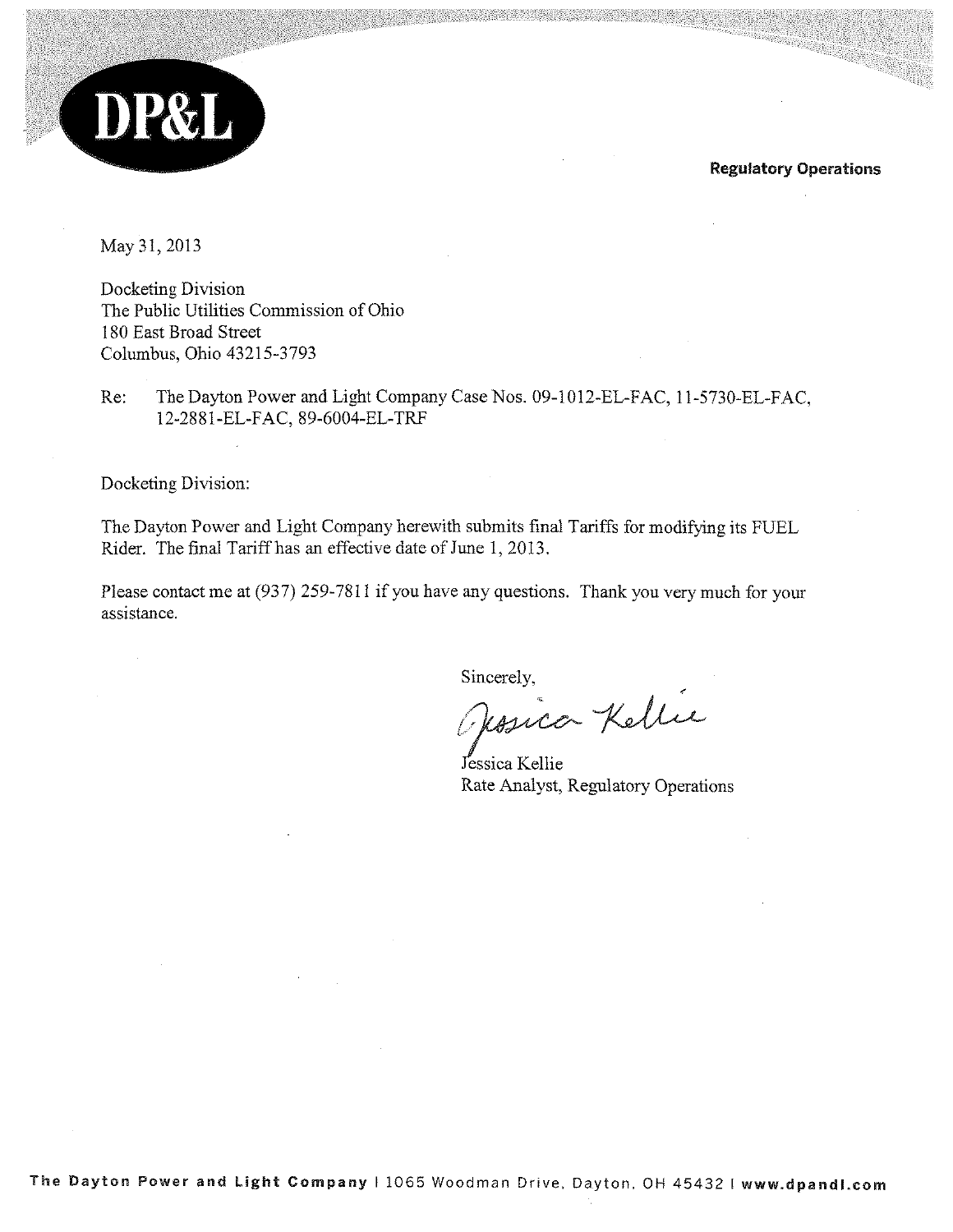# THE DAYTON POWER AND LIGHT COMPANY Forty-Seventh Revised Sheet No. G2 MacGregor Park Cancels<br>1065 Woodman Dr. Forty-Si Dayton, Ohio 45432 Page 1 of 2

Forty-Sixth Revised Sheet No. G2

#### P.U.C.O. No. 17 ELECTRIC GENERATION SERVICE TARIFF INDEX

| Sheet<br>No.   | Version                       | Description                                       | Number<br>of Pages | <b>Tariff Sheet</b><br><b>Effective Date</b> |
|----------------|-------------------------------|---------------------------------------------------|--------------------|----------------------------------------------|
|                |                               |                                                   |                    |                                              |
| G1             | <b>Sixth Revised</b>          | Table of Contents                                 | 1                  | October 22, 2010                             |
| G2             | Forty-Seventh Revised         | <b>Tariff Index</b>                               | $\overline{2}$     | June 1, 2013                                 |
|                | <b>RULES AND REGULATIONS</b>  |                                                   |                    |                                              |
| G <sub>3</sub> | Original                      | Application and Contract for Service              | 3                  | <b>January 1, 2001</b>                       |
| G <sub>4</sub> | <b>First Revised</b>          | <b>Credit Requirements of Customer</b>            | 1                  | November 1, 2002                             |
| G <sub>5</sub> | <b>First Revised</b>          | Billing and Payment for Electric Service          | $\overline{c}$     | August 16, 2004                              |
| G <sub>6</sub> | Original                      | Use and Character of Service                      | $\mathbf{1}$       | January 1, 2001                              |
| G7             | <b>First Revised</b>          | Definitions and Amendments                        | $\overline{4}$     | August 16, 2004                              |
|                | ALTERNATE GENERATION SUPPLIER |                                                   |                    |                                              |
| G8             | <b>Eighth Revised</b>         | <b>Alternate Generation Supplier Coordination</b> | 30                 | February 24, 2012                            |
| G <sub>9</sub> | <b>Third Revised</b>          | <b>Competitive Retail Generation Service</b>      | $\overline{4}$     | October 22, 2010                             |
| <b>TARIFFS</b> |                               |                                                   |                    |                                              |
| G10            | <b>Eleventh Revised</b>       | <b>Standard Offer Residential</b>                 | $\mathfrak{2}$     | January 1, 2010                              |
| G11            | <b>Eleventh Revised</b>       | <b>Standard Offer Residential Heating</b>         | 3                  | January 1, 2010                              |
| G12            | <b>Twenty-Fourth Revised</b>  | <b>Standard Offer Secondary</b>                   | $\overline{4}$     | May 1, 2013                                  |
| G13            | <b>Twenty-Fourth Revised</b>  | <b>Standard Offer Primary</b>                     | 3                  | May 1, 2013                                  |
| G14            | <b>Eighth Revised</b>         | <b>Standard Offer Primary-Substation</b>          | 3                  | January 1, 2010                              |
| G15            | <b>Eighth Revised</b>         | <b>Standard Offer High Voltage</b>                | 3                  | January 1, 2010                              |
| G16            | Ninth Revised                 | <b>Standard Offer Private Outdoor Lighting</b>    | 3                  | May 1, 2010                                  |
| G17            | <b>Eighth Revised</b>         | <b>Standard Offer School</b>                      | $\overline{c}$     | January 1, 2010                              |
| G18            | <b>Eighth Revised</b>         | <b>Standard Offer Street Lighting</b>             | $\overline{4}$     | January 1, 2010                              |
| G19            | <b>Third Revised</b>          | Reserved                                          | $\mathbf{1}$       | June 1, 2009                                 |
| G20            | <b>First Revised</b>          | Reserved                                          | $\mathbf{1}$       | November 2, 2002                             |
| G21            | Original                      | Cogeneration                                      | 3                  | January 1, 2001                              |
| G23            | Original                      | Adjustable Rate                                   | $\mathbf{1}$       | January 1, 2001                              |

Filed pursuant to the Opinion and Order in Case No. 09-1012-EL-FAC dated November 9, 2011 of the Public Utilities Commission of Ohio.

Issued May 31, 2013 Effective June 1, 2013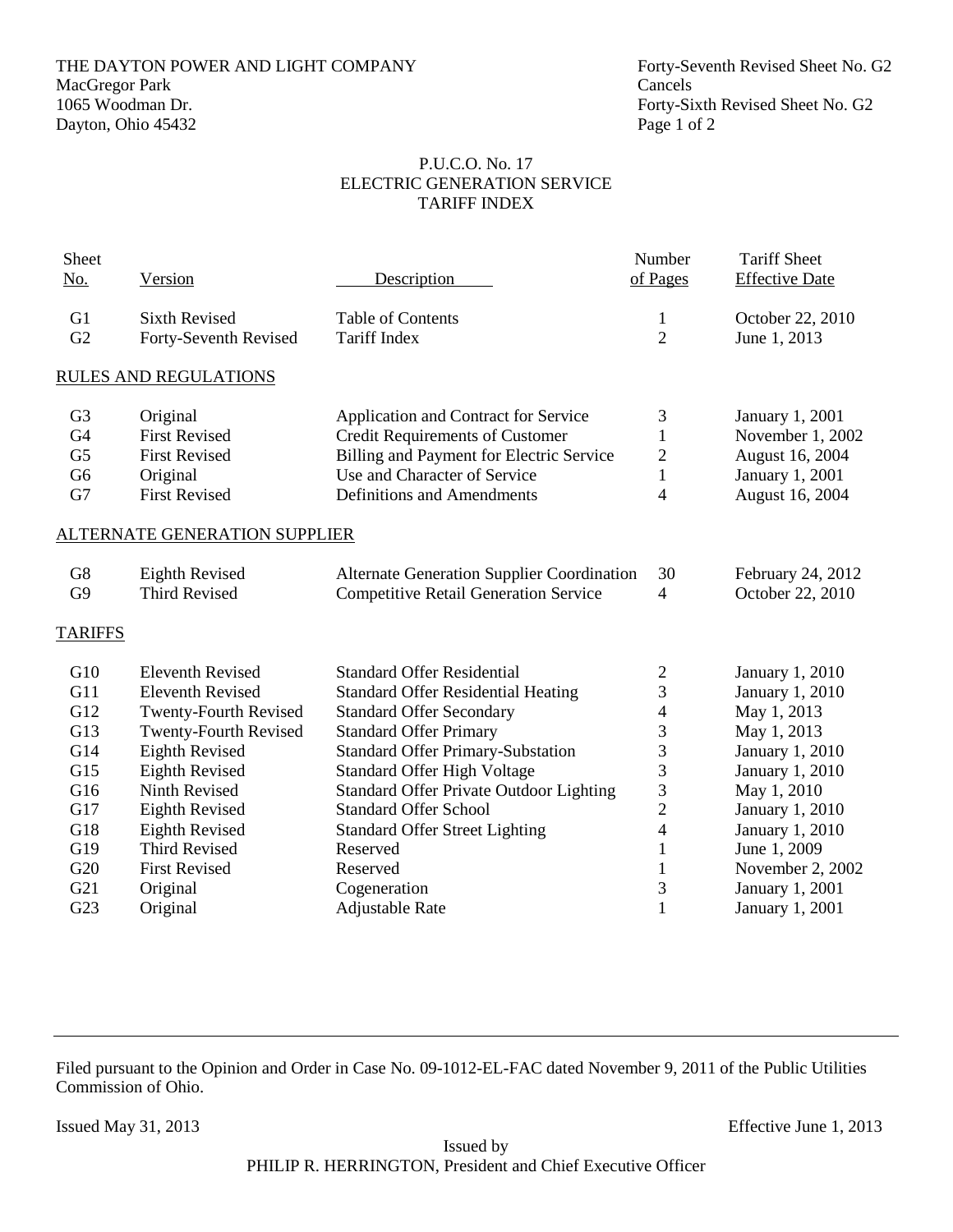# THE DAYTON POWER AND LIGHT COMPANY Forty-Seventh Revised Sheet No. G2 MacGregor Park Cancels<br>1065 Woodman Dr. Forty-Si Dayton, Ohio 45432 Page 2 of 2

Forty-Sixth Revised Sheet No. G2

#### P.U.C.O. No. 17 ELECTRIC GENERATION SERVICE TARIFF INDEX

| Sheet<br><u>No.</u> | Version                  | Description                     | Number<br>of Pages | <b>Tariff Sheet</b><br><b>Effective Date</b> |  |
|---------------------|--------------------------|---------------------------------|--------------------|----------------------------------------------|--|
| <b>RIDERS</b>       |                          |                                 |                    |                                              |  |
| G22                 | Ninth Revised            | Reserved                        |                    | October 22, 2010                             |  |
| G <sub>24</sub>     | <b>Fourth Revised</b>    | Environmental Investment Rider  | 3                  | May 1, 2010                                  |  |
| G <sub>25</sub>     | Second Revised           | Rate Stabilization Charge       | 2                  | May 1, 2010                                  |  |
| G <sub>26</sub>     | Second Revised           | <b>Alternative Energy Rider</b> |                    | April 1, 2012                                |  |
| G27                 | <b>Fifth Revised</b>     | PJM RPM Rider                   | 2                  | May 1, 2013                                  |  |
| G28                 | <b>Fifteenth Revised</b> | <b>FUEL Rider</b>               |                    | June 1, 2013                                 |  |
|                     |                          |                                 |                    |                                              |  |

Filed pursuant to the Opinion and Order in Case No. 09-1012-EL-FAC dated November 9, 2011 of the Public Utilities Commission of Ohio.

Issued May 31, 2013 Effective June 1, 2013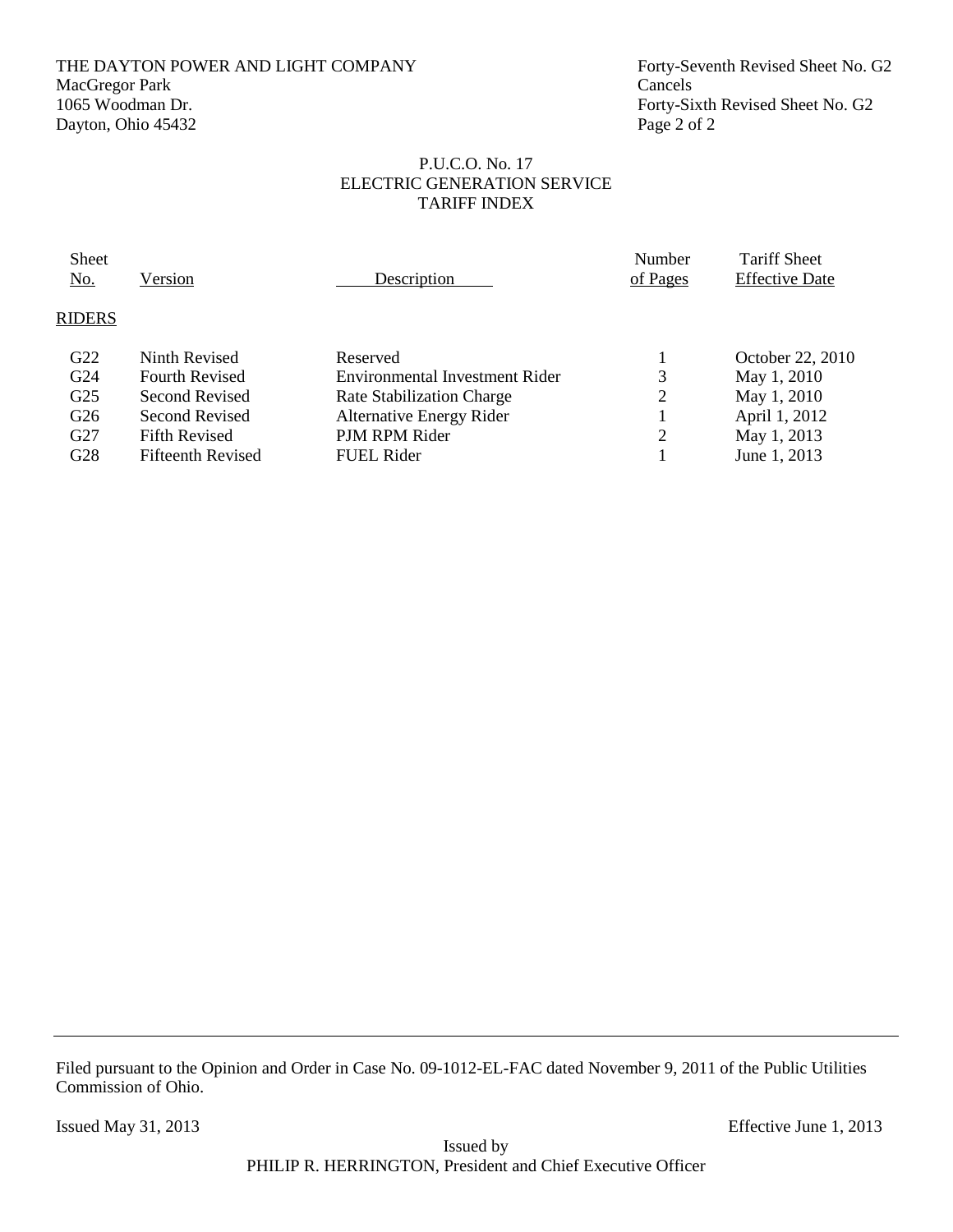#### P.U.C.O. No. 17 ELECTRIC GENERATION SERVICE FUEL RIDER

#### DESCRIPTION:

The FUEL Rider is intended to compensate the Dayton Power and Light Company for fuel-related costs associated with providing generation service to customers.

#### APPLICABLE:

This rider will be assessed on a bills rendered basis, beginning June 1, 2013 on all jurisdictional retail customers in the Company's electric service area, except those customers receiving generation service from Certified Retail Electric Suppliers.

#### CHARGES: Energy Charge (All kWh)

| Residential                        | \$0.0296374 /kWh         |
|------------------------------------|--------------------------|
| Residential Heating - Rate A       | \$0.0296374 /kWh         |
| Residential Heating - Rate B       | \$0.0296374 /kWh         |
| Secondary                          | \$0.0296374 /kWh         |
| Primary                            | \$0.0288008 /kWh         |
| Primary-Substation                 | \$0.0284756/kWh          |
| <b>High Voltage</b>                | \$0.0284756/kWh          |
| Private Outdoor Lighting           |                          |
| 9,500 Lumens High Pressure Sodium  | $$1.1558586$ /lamp/month |
| 28,000 Lumens High Pressure Sodium | \$2.8451904 /lamp/month  |
| 7,000 Lumens Mercury               | \$2.2228050 /lamp/month  |
| 21,000 Lumens Mercury              | \$4.5641596 /lamp/month  |
| 2,500 Lumens Incandescent          | \$1.8967936 /lamp/month  |
| 7,000 Lumens Fluorescent           | \$1.9560684 /lamp/month  |
| 4,000 Lumens PT Mercury            | \$1.2744082 /lamp/month  |
| School                             | \$0.0296374 /kWh         |
| <b>Street Lighting</b>             | \$0.0296374 /kWh         |
|                                    |                          |

#### TERMS AND CONDITIONS:

The FUEL rate charged under this Tariff Sheet is updated on a seasonal quarterly basis.

Filed pursuant to the Opinion and Order in Case No. 09-1012-EL-FAC dated November 9, 2011 of the Public Utilities Commission of Ohio.

Issued May 31, 2013 Effective June 1, 2013